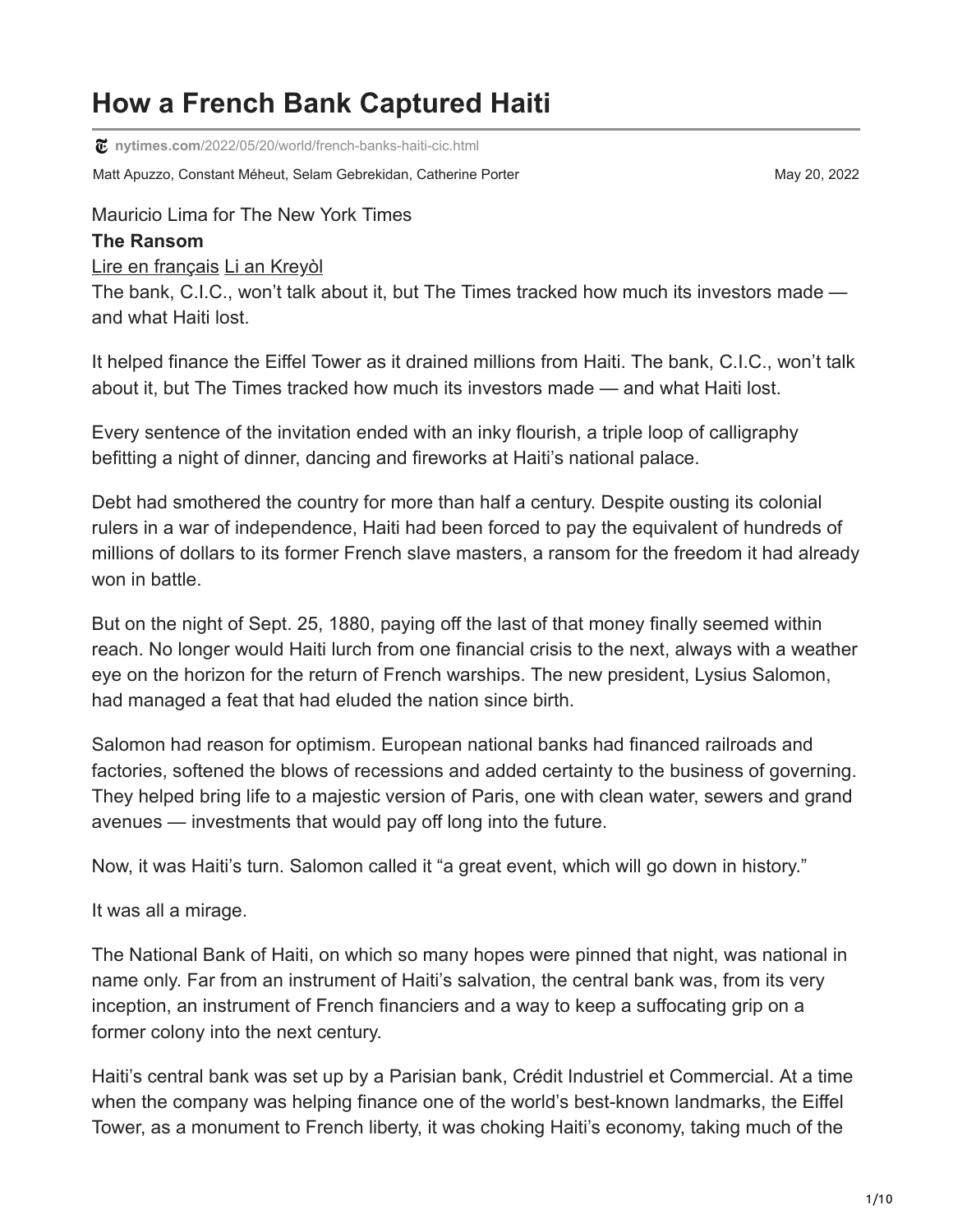young nation's income back to Paris and impairing its ability to start schools, hospitals and the other building blocks of an independent country.

Crédit Industriel, known in France as C.I.C., is now a \$355 billion subsidiary of one of Europe's largest financial conglomerates. But its exploits in Haiti left a crippling legacy of financial extraction and dashed hopes — even by the standards of a nation with a long history of both.

[Haiti was the first modern nation to win its independence after a slave uprising](https://www.nytimes.com/2022/05/20/world/haiti-history-colonized-france.html), only to be financially shackled for generations by the [reparations demanded by the French government](https://www.nytimes.com/2022/05/20/world/haiti-history-colonized-france.html) for most of the 19th century.

And just when that money was nearly paid, Crédit Industriel and its national bank — the very instruments that seemed to hold the promise of financial independence — locked Haiti into a new vortex of debt for decades more to come.

French elites, including a descendant of one of the wealthiest slaveholders in Haiti's history, controlled Haiti's national bank from the French capital. Their ledgers show no investments in Haitian businesses, much less the kinds of ambitious projects that modernized Europe.

Instead, original records uncovered by The New York Times show that Crédit Industriel siphoned tens of millions of dollars out of Haiti and into the pockets of French investors.

The national bank that Crédit Industriel created charged fees on nearly every transaction the Haitian government made. French shareholders earned so much money that in some years, their profits exceeded the Haitian government's entire public works budget for a country of 1.5 million people.

That history has been all but erased. Scholars say most of Crédit Industriel's archives have been destroyed, and Haiti does not appear on the [timeline](https://www.cic.fr/partage/fr/I14/telechargements/rapports-annuels/CIC_annual-report_2020.pdf) used to publicize the company's history as one of France's oldest lenders. When it commissioned an official history to commemorate its 150th birthday in 2009, Haiti barely warranted a mention. The scholar who wrote that history, Nicolas Stoskopf, called the company "a bank without a memory."

A spokesman said the bank had no information about this period and declined repeated requests to discuss it. "The bank that we manage today is very different," the spokesman, Paul Gibert, said. (After this article was published, the chairman of the bank's parent company [said it would hire researchers](https://www.nytimes.com/live/2022/05/23/world/haiti-france-ransom) to delve into the bank's history in Haiti and any role it may have played in "financial colonization.")

Today, the [brazen assassination of Haiti's president in his own bedroom,](https://www.nytimes.com/2021/07/07/world/americas/haiti-president-assassinated-killed.html) the rampant kidnappings and the gangland lawlessness in the capital have given fresh urgency to a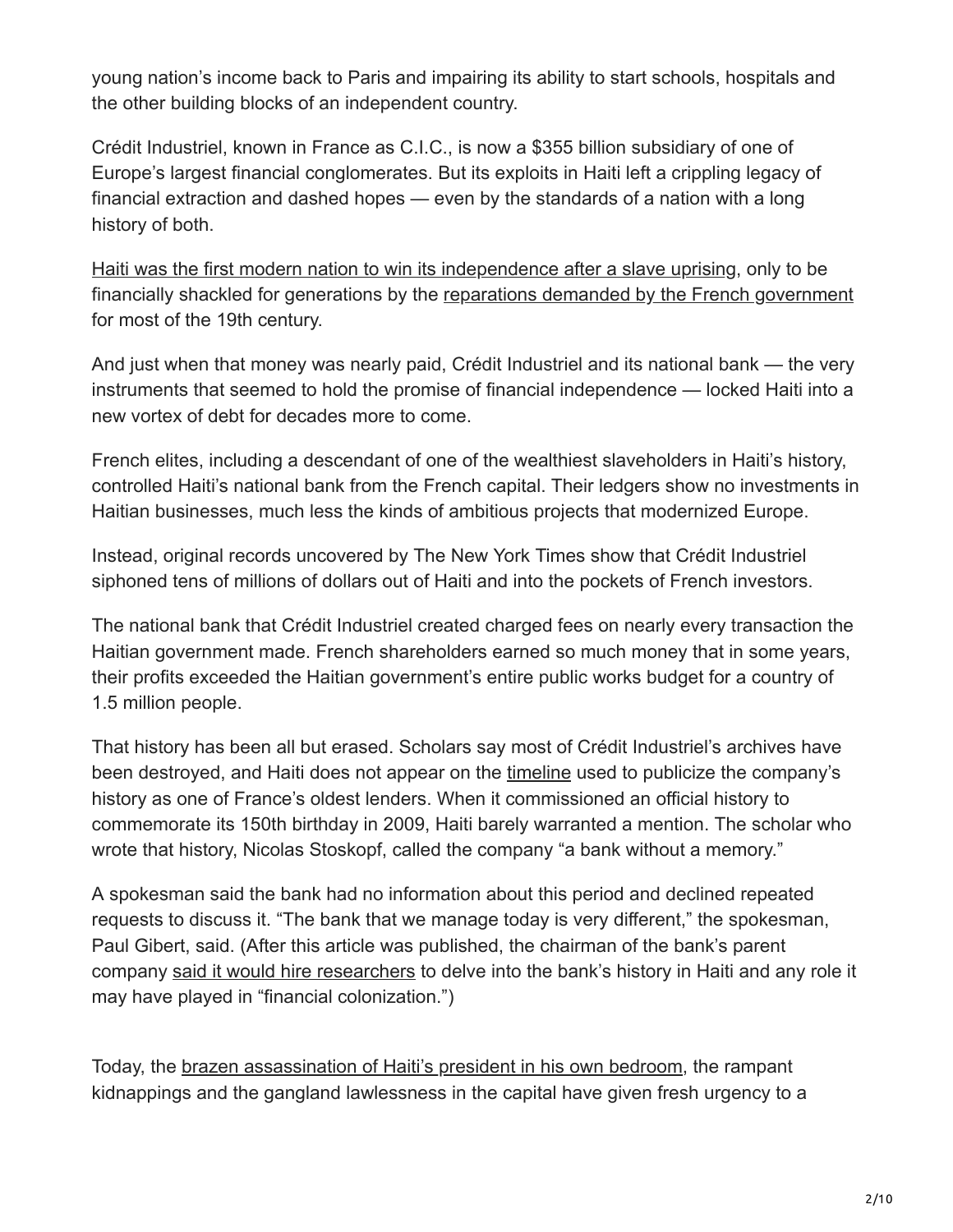question that has long bedeviled the Western world: Why does Haiti seem perpetually stuck in crisis, with staggering illiteracy, \$2-a-day wages, hunger and disease? A country without public transportation, reliable electricity, garbage collection or sewage systems?

# **The Ransom**

# **How much did Haiti's independence from France truly cost? A team of Times reporters tried to put a number on it.**

Persistent [corruption by Haiti's leaders](https://www.nytimes.com/2021/07/10/world/canada/Haiti-Canada-Celestin-corruption.html) is surely part of any answer. But another part can be found in long-forgotten documents sprinkled in archives and libraries across Haiti and France.

The Times sifted through 19th-century texts, diplomatic records and bank documents that have seldom, if ever, been studied by historians. Together, the documents make clear that Crédit Industriel, working with corrupt members of the Haitian elite, left the country with barely anything to operate, let alone build a nation.

By the early 20th century, half of the taxes on Haiti's coffee crop, by far its most important source of revenue, went to French investors at C.I.C. and the national bank. After Haiti's other debts were deducted, its government was left with pennies — 6 cents of every \$3 collected — to run the country.

The documents help explain why Haiti remained on the sidelines during a period so rich with modernization and optimism that Americans dubbed it the Gilded Age and the French called it the Belle Époque. This extraordinary growth benefited both faraway powers and developing neighbors, yet Haiti had vanishingly little to invest in basics like running water, electricity or education.

The damage was lasting. Over three decades, French shareholders made profits of at least \$136 million in today's dollars from Haiti's national bank — about an entire year's worth of the country's tax revenues at the time, the documents show.

The Times vetted its methodology and sources for these calculations with economic historians and accountants. The financial historian Éric Monnet of the Paris School of Economics summed up the national bank's role as "pure extraction."

But the cumulative losses to Haiti were far greater: Had the wealth siphoned off by Haiti's national bank stayed in the country, it would have added at least \$1.7 billion to Haiti's economy over the years — more than all of the government's revenues in 2021.

And that's if the money had simply remained in the Haitian economy, circulating among its farmers, laborers and merchants, without being invested in bridges, schools or factories, the sort of projects that help nations prosper.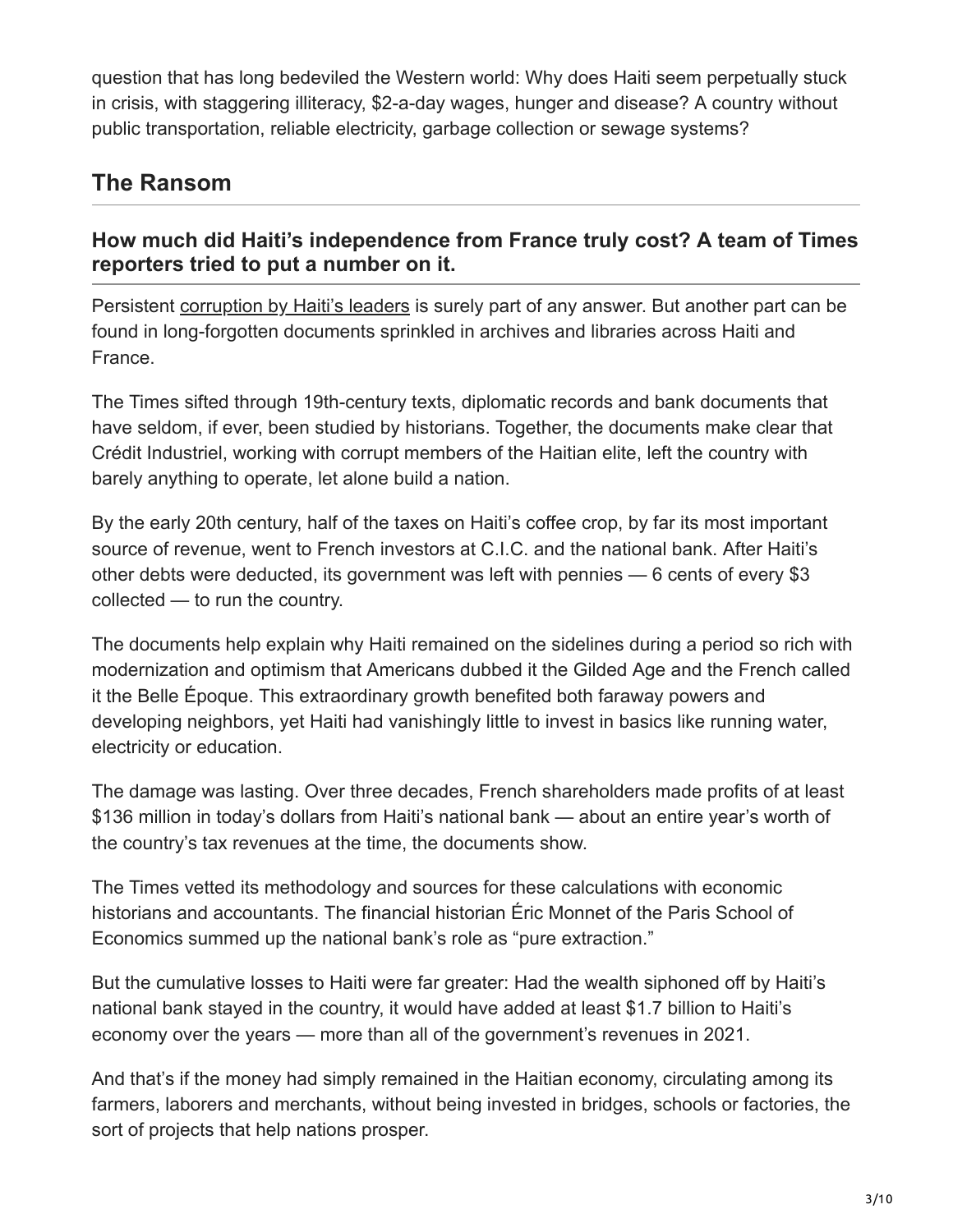More important, the toll Haiti's national bank took came after generations of payments to [former slaveholders that inflicted as much as \\$115 billion in losses to the Haitian economy](https://www.nytimes.com/interactive/2022/05/20/world/americas/enslaved-haiti-debt-timeline.html) over the last two centuries.

It did not take long after the fireworks and feasting at the palace for Haitians to realize that something was not right. The national bank extracted so much and returned so little that Haitians quickly called it "the financial Bastille," equating it with the notorious prison that became a symbol of a despotic French monarchy.

"Isn't it funny," the Haitian politician and economist Edmond Paul wrote of the national bank in 1880, "that a bank that claims to come to the rescue of a depleted public treasury begins not by depositing money but by withdrawing everything of value?"

## **Hopes and Aspirations**

Haiti's president was not the only one with heady aspirations. In Paris, the president of Crédit Industriel, Henri Durrieu, had ambitions of his own.

Durrieu was not born into the world of high finance. He started his career as a tax collector, like his father, before striking off in his 40s to join a new bank, C.I.C. But the early years were tough. The bank had introduced the checking account to France, yet the novelty had not taken off and, by the 1870s, the company remained stuck in the second tier of French finance.

Crédit Industriel enjoyed an advantage, though. It was the preferred bank for much of the nation's Catholic bourgeoisie, clients who had money to invest and expected returns.

Durrieu, with a taste for risk taking, drew inspiration from state-led banks in French colonies like Senegal and Martinique. He and his colleagues were enthralled by the idea of "creating a bank in these rich but distant countries," as they described it in handwritten notes found in the French National Archives.

These banks "generally give brilliant results," the founding fathers of the National Bank of Haiti said.

Haiti — "a country new to credit markets, a country of renowned wealth," the national bank's executives concluded — seemed a good bet.

"Wealth" might seem a peculiar word for a Parisien banker to use to describe Haiti at the time. Its capital, Port-au-Prince, was overrun by trash and human waste that washed into the harbor. Streets and infrastructure were so neglected that Haitians had a saying: "Go 'round a bridge, but never cross it."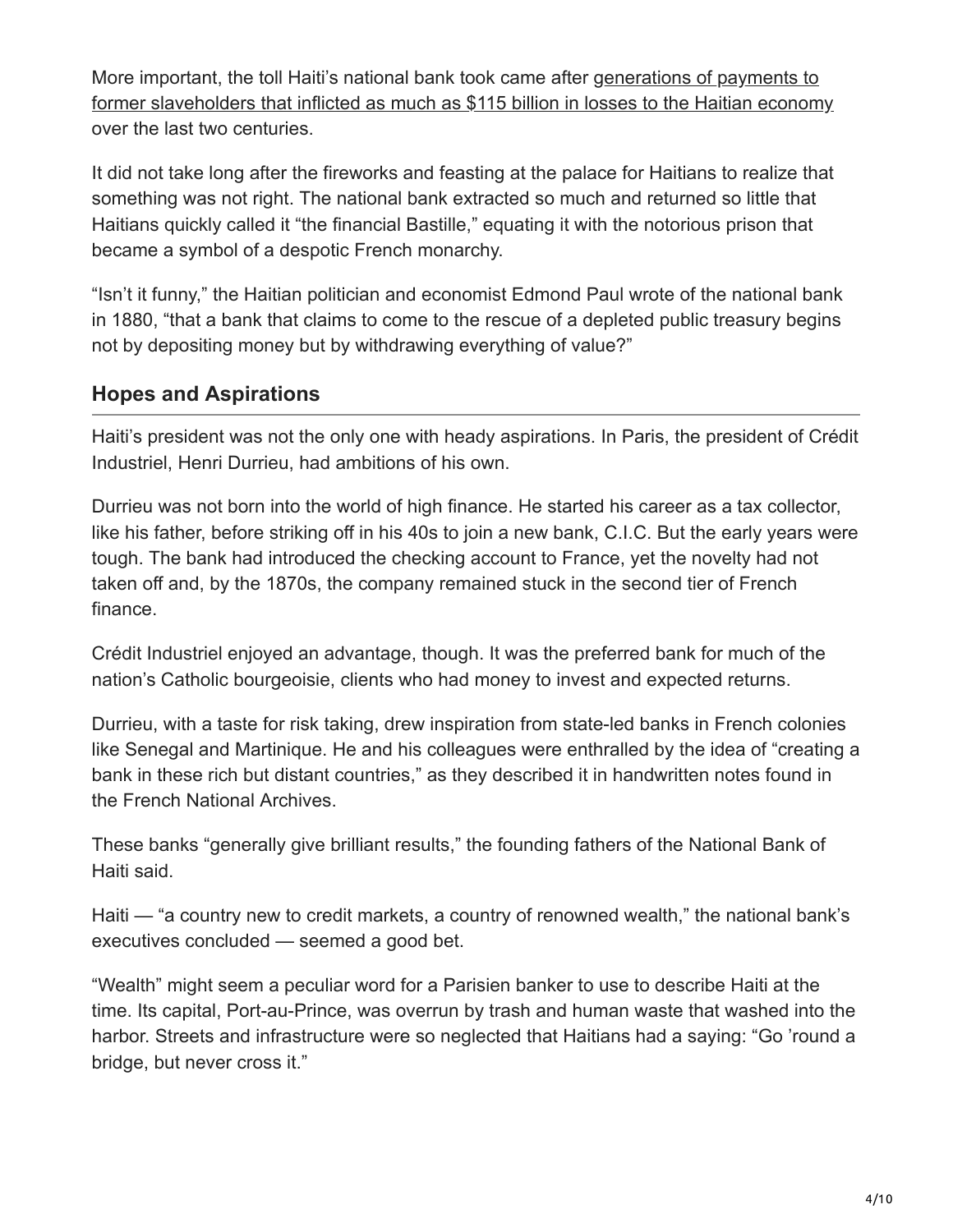But while Haitians themselves were poor, Haiti could make you rich. As a British diplomat, Spenser St. John, wrote in 1884: "No country possesses greater capabilities, or a better geographical position, or more variety of soil, of climate, or of production."

Slaveholders had taken that wealth for themselves, first with the whip, then with a flotilla of French warships, demanding compensation for plantations, land and what France considered its other lost property: the Haitian people. It was the first and only instance in which generations of free people had to pay the descendants of their former slave masters.

A half-century later, Durrieu and C.I.C. approached Haiti with a different tactic: the outstretched hand of a business partner.

#### **'We Owe More Than Before'**

Durrieu knew how to sell a dream.

Five years earlier, C.I.C. and a now-defunct partner had issued Haiti a loan of 36 million francs, or about \$174 million today. The money was supposed to build bridges, marketplaces, railroads and lighthouses.

It was a time of worldwide investment. England built new schools and passed laws on mandatory education. Paris opened a 97-mile aqueduct carrying clean drinking water to the capital. In New York, the iconic arches of the Brooklyn Bridge rose above the East River, an engineering marvel that would forever transform the city's economy.

Beyond bricks and steel, Haiti earmarked about 20 percent of the French loan to pay off the last of the debt linked to France's original ransom, according to the loan contract. "The country will finally come out of its malaise," the Haitian government's annual report predicted that year. "Our finances will prosper."

None of that happened. Right off the top, French bankers took 40 percent of the loan in commissions and fees. The rest paid off old debts, or disappeared into the pockets of corrupt Haitian politicians.

"None of the goals has been achieved," one Haitian senator declared in 1877. "We owe more than before."

The 1875 loan from Crédit Industriel and its partner left two major legacies. First is what the economist Thomas Piketty called the transition from "brutal colonialism" to "neocolonialism through debt."

Haiti took on millions in new interest, hoping to finally shed the burden of paying its former slave masters. In that way, the loan helped prolong the misery of Haiti's financial indentureship to France. Long after the former slaveholding families considered the debt settled, Haiti would still be paying — only now to Crédit Industriel.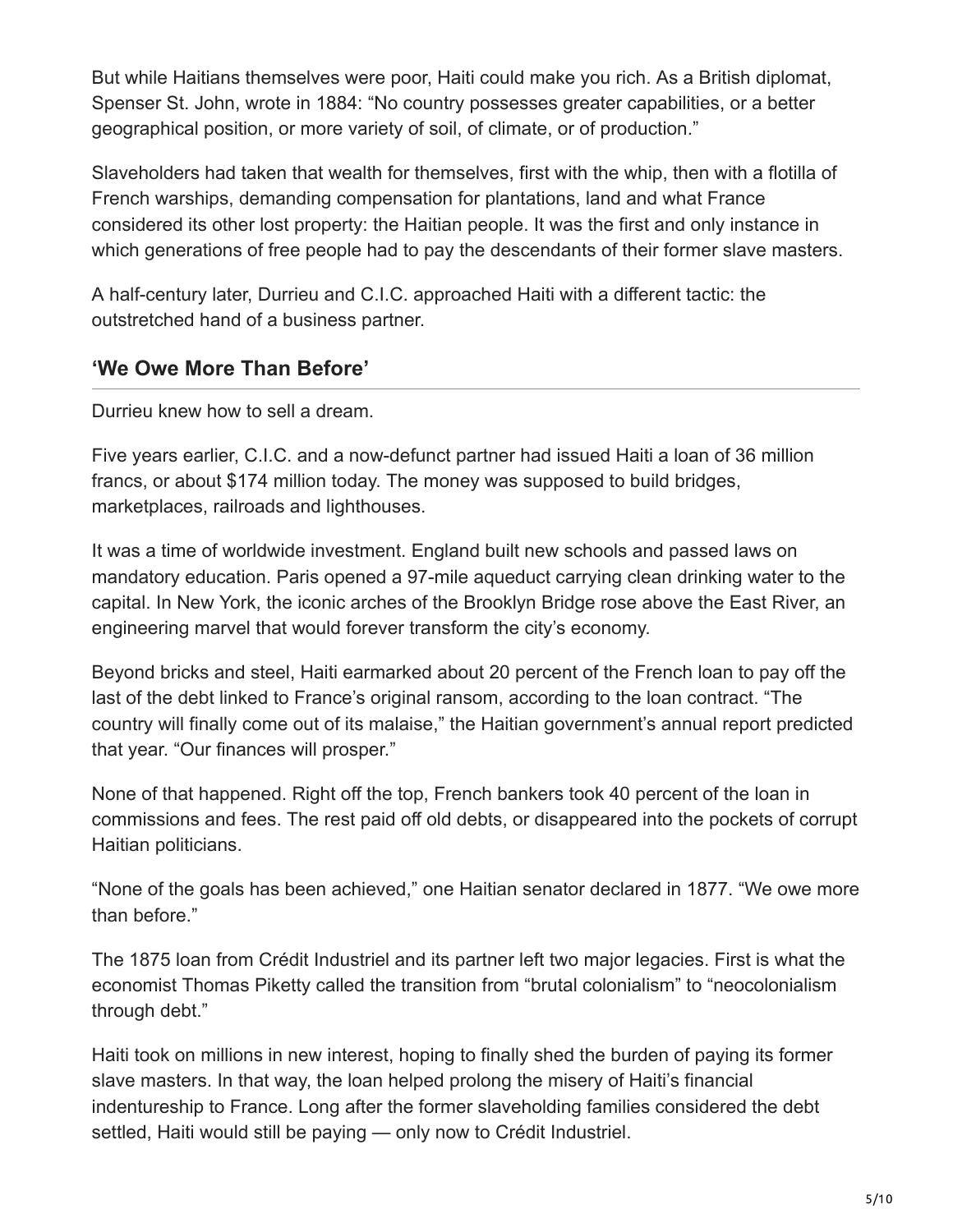Haitian leaders, of course, share the responsibility, and some scholars have argued that this loan shows that politicians cared more about lining their pockets than developing a nation.

The second legacy was felt more immediately. The loan initially obligated the Haitian government to pay C.I.C. and its partner nearly half of all the taxes the government collected on exports, like coffee, until the debt was settled, effectively choking off the nation's primary source of income.

That was the first step, giving Durrieu and his French bank a claim to much of Haiti's financial future. He soon set his sights on even more.

#### **The National Bank**

Haiti had tried to start a national bank for years. Salomon's predecessor had even bought bank vaults. But in 1880, Haiti's longing for financial independence aligned neatly with Durrieu's plans.

The contract establishing Haiti's national bank reads like a series of giveaways. Durrieu and his colleagues took over the country's treasury operations — things like printing money, receiving taxes and paying government salaries. Every time the Haitian government so much as deposited money or paid a bill, the national bank took a commission.

Lest there be any doubt where that money was headed, the contract said the National Bank of Haiti would be chartered in France and exempted from Haitian taxes and laws. All power was put in the hands of the board of directors in Paris. Haiti had no say in the operation of its own national bank.

The national bank's headquarters — which also happened to be Crédit Industriel's headquarters — sat in the Ninth Arrondissement of Paris, in the shadow of the lavish Palais Garnier opera house.

Durrieu was the first chairman of a board that included French bankers and businessmen, including Édouard Delessert, a great-grandson of one of the biggest slaveholders in Haiti's colonial history, Jean-Joseph de Laborde.

Handwritten notes from the national bank show, from the beginning, who was in charge. As the Paris Financial Association wrote in 1896: "The National Bank of Haiti is a French financial institution whose headquarters, which is open to bondholders, is in Paris. Its offices in Haiti are only branches, placed under the authority and control of the head office."

Durrieu's gamble paid off. At a time when typical French investment returns hovered around 5 percent, board members and shareholders in the National Bank of Haiti earned an average of about 15 percent a year, according to a New York Times analysis of the bank's financial statements. Some years, those returns approached 24 percent.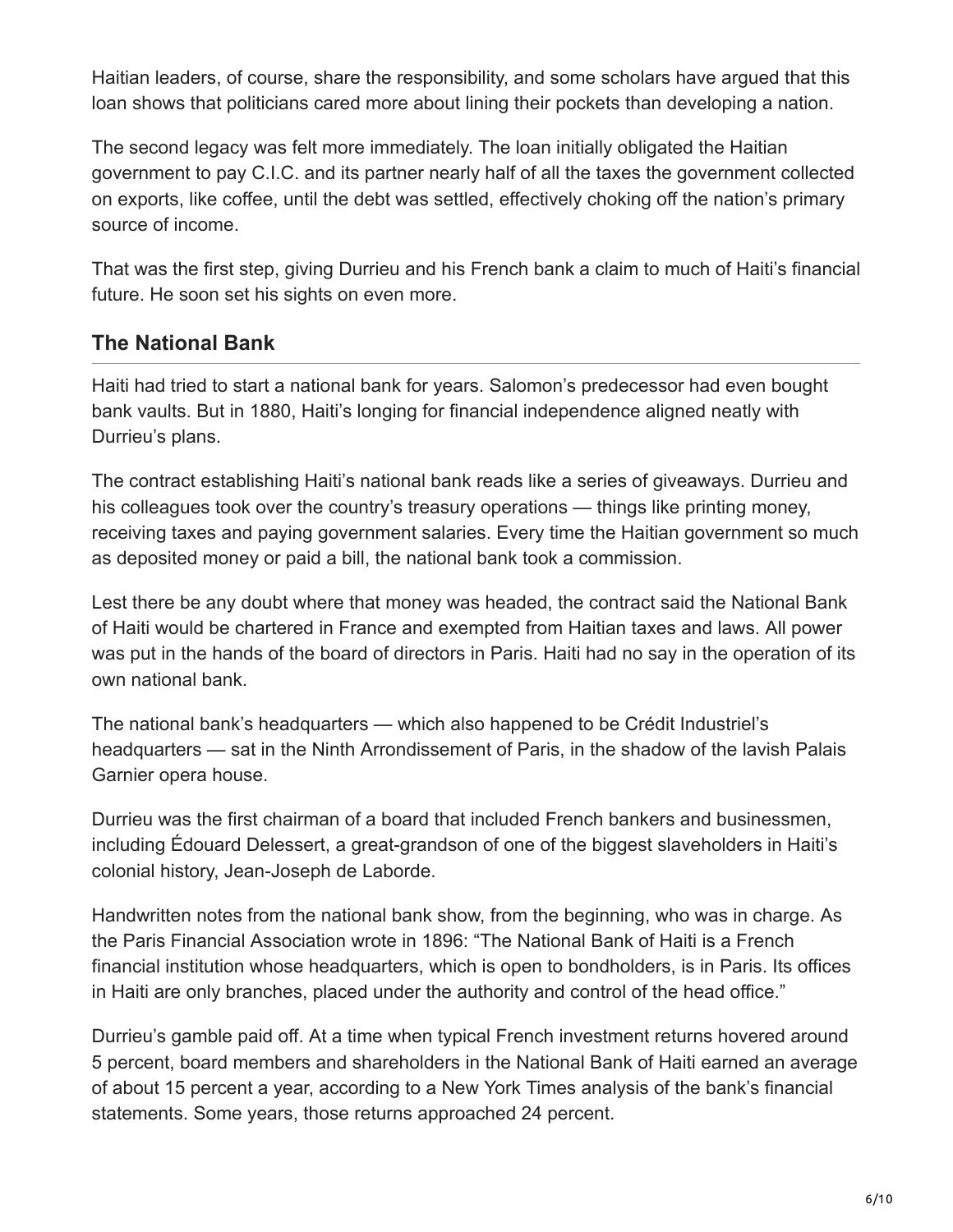Durrieu made out handsomely. His contract with Haiti granted him thousands of special shares in the national bank, worth millions in today's dollars.The same year he christened Haiti's national bank, he was named a commander of the Légion d'Honneur, an order of merit awarded for service to France.

# **'Betrayed by Their Own Brothers'**

The fact that Haiti would agree to such debilitating terms — particularly with the same bank behind an earlier loan so publicly condemned — shows its desperation. But it also highlights a recurring figure in Haitian history: the self-serving member of Haitian society who prospers as his country suffers.

In the case of the national bank, Haiti's chief negotiator was Charles Laforestrie, a Haitian official who had spent most of his life in Paris. The French newspaper La Petite Presse described him at the time as a man whom "fortune had always taken by the hand and led to the best seats in government."

When Parisian bankers held a party to celebrate the 1875 loan from Crédit Industriel, Laforestrie made a grand entrance. At a time when Haitian coffee farmers raised families on roughly 70 cents a day, Laforestrie arrived elegantly dressed, passing out expensive cigars, according to Paul, the Haitian economist, who described the gala a few years later.

Laforestrie pushed so hard to get the national bank approved that the president of Haiti called him out by name during the palace celebration, according to a diplomat's handwritten notes of the party. But Laforestrie did not stick around for the fallout. Dogged by corruption allegations, he resigned and retired to France.

Laforestrie's critics ruefully noted that he retired with a generous pension from the Haitian government. He later padded that retirement with another job: as a board member of the National Bank of Haiti.

"That's not the first case of a Haitian official selling the interest of his country for personal gains," said Georges Michel, a Haitian historian. "I would say it's almost a rule."

That's why, historians say, Haitians cannot blame French or American meddling alone for their misfortunes.

"They were betrayed by their own brothers," Mr. Michel said, "and then by foreign powers."

## **Dashed Hopes**

Soon after the fireworks display at the national palace, Haitians began realizing they had received a raw deal.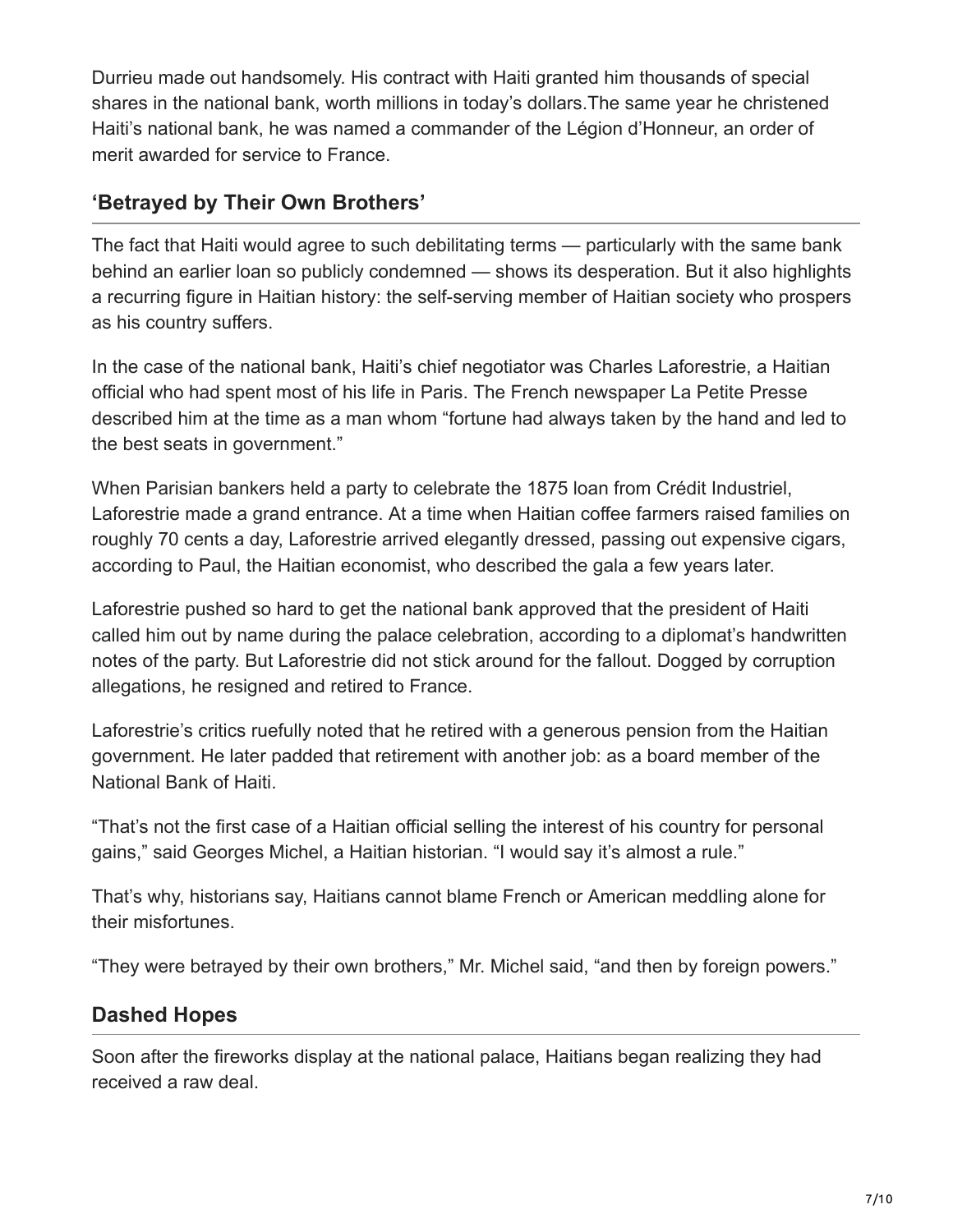The national bank offered no savings accounts to Haitian people or businesses. And though the contract allowed it to loan money to businesses — and Haitians clearly hoped it would bank ledgers from an archive in Roubaix, France, showed that seldom, if ever, happened.

"It is not from the Bank of Haiti, as it functions, that Haitians can expect their recovery," Haiti's finance secretary, Frédéric Marcelin, wrote at the time.

Marcelin, the mustachioed son of a successful Haitian merchant, emerged as the bank's most passionate opponent. A businessman, journalist and politician, he spent years trying to wrest control of the national bank from Paris.

The relationship was so lopsided that, Marcelin wrote, "at the National Bank of Haiti, the only positions reserved for Haitiens are the cashier boys."

# **Yet Another Loan**

The second half of the 19th century should have offered Haiti an enormous opportunity. Global demand for coffee was high, and Haiti's economy was built around it.

Across the Caribbean Sea, Costa Ricans were putting their coffee wealth to work building schools, sewage systems and the first municipal electrified lighting system in Latin America. Haiti, by contrast, obligated much of its coffee taxes to paying France — first to its former slaveholders, then to Crédit Industriel.

Despite all that, Haiti was a middle-of-the-road Caribbean economy, thanks to high coffee prices. But when the market tanked in the 1890s, Haiti's coffee taxes exceeded the price of the coffee itself. The entire economic model was on the brink of collapse.

It was time for yet another loan: 50 million francs (about \$310 million today) from the National Bank of Haiti in 1896. It was, once again, guaranteed by coffee taxes, the country's most reliable source of money.

Haitians had been poor for generations. But this moment — when the country was tethered to coffee, C.I.C. and the national bank — is when Haiti began its steep decline relative to the rest of the region, according to data compiled by Victor Bulmer-Thomas, a British economist who studies Caribbean history.

"Haiti made plenty of its own mistakes," he said, like taking on new debt and failing to diversify its economy. "But there's no doubt, a lot of its problems from the late 19th Century onward can be attributed to these imperial powers."

# **The Fall of the National Bank**

Durrieu died in 1890, before the unraveling of the national bank he created.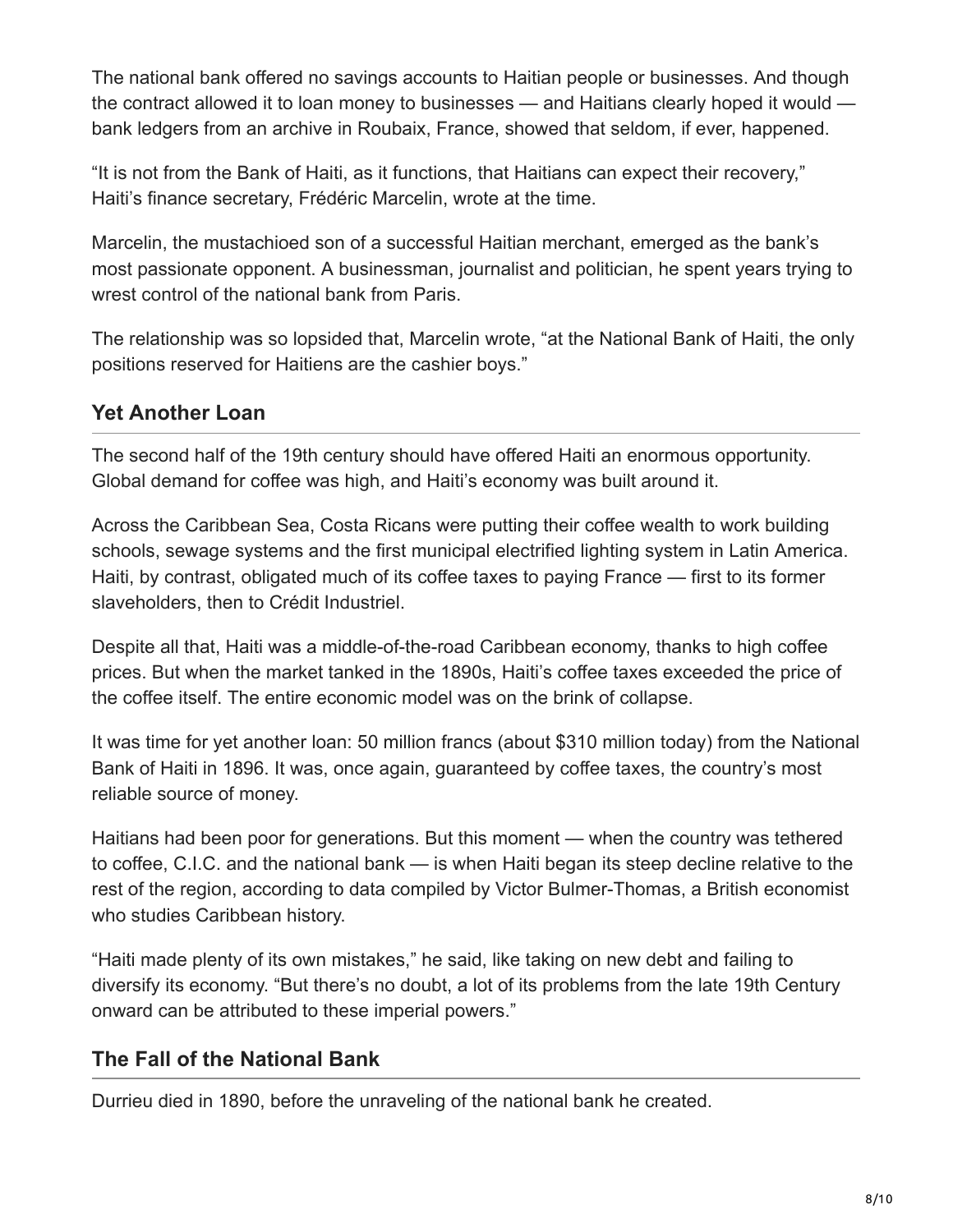The Haitian authorities began accusing the bank in 1903 of fraudulent overbilling, doublecharging loan interest and working against the best interest of the country. But the bank reminded them of an important detail: It was chartered in France, and considered such disputes beyond the reach of Haitian courts.

Undeterred, Marcelin persuaded Parliament to retake control of the government treasury. Haiti would print its own money and pay its own bills.

But records in the French Diplomatic Archives show that the national bank still had a powerful ally in its corner: the French government.

In January 1908, France's envoy to Haiti, Pierre Carteron, met with Marcelin and urged him to restore normal relations with the bank. Marcelin refused. The National Bank of Haiti, should it survive at all, would actually need to work toward the economic development of Haiti, he said.

That might be possible, Carteron replied. Of course, he added, Haiti would first have to return its treasury to French control. And besides: "You need money," Carteron said, according to his own notes. "Where are you going to find it?"

As his handwritten messages show, Carteron suspected Marcelin would never agree to that. So he encouraged his colleagues in Paris to come up with a new plan.

"It is of the highest importance that we study how to set up a new French credit establishment in Port-au-Prince," Carteron wrote, adding: "Without any close link to the Haitian government."

That new institution opened in 1910 with a slight tweak to the name: the National Bank of the Republic of Haiti. France still had a stake, but, after 30 years, Crédit Industriel et Commercial was out.

By then, there was a new center of gravity in the financial world: Wall Street, and a swaggering group of bankers from the National City Bank of New York, which ultimately became Citigroup**.**

The American financiers continued operating from Durrieu's playbook and became the dominant power, leading to a consequence even more lasting than the debt he helped orchestrate.

After all, Wall Street wielded a weapon more powerful than a French diplomat making oblique threats. American bankers called on their friends in Washington and, 35 years after Durrieu's bank came into existence, the [United States military invaded Haiti](https://www.nytimes.com/2022/05/20/world/haiti-wall-street-us-banks.html).

It was one of the longest military occupations in American history, enabling the United States to seize control over Haiti's finances and shape its future for decades to come.